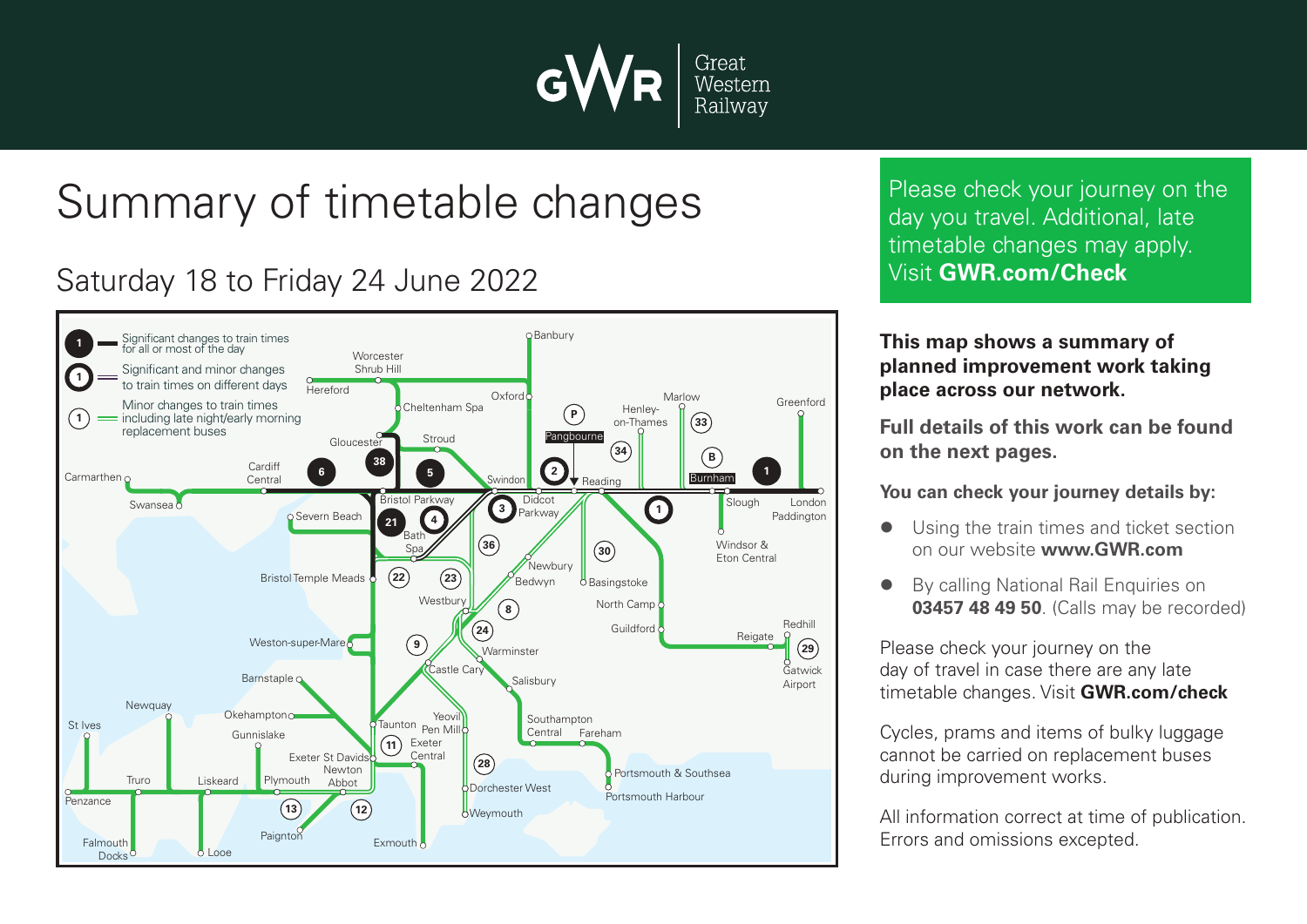## Saturday 18 to Friday 24 June 2022

|                                      | <b>Sunday</b> - All day, most trains from London Paddington to South Wales will depart EARLIER than usual from London Paddington,<br>Reading, Didcot Parkway and Swindon. Most trains from Bristol Temple Meads to London Paddington will run later than usual. A few<br>trains will not run at all, or will only run for part of their journey.                                                                                                                                                                                                                                                                                              |
|--------------------------------------|-----------------------------------------------------------------------------------------------------------------------------------------------------------------------------------------------------------------------------------------------------------------------------------------------------------------------------------------------------------------------------------------------------------------------------------------------------------------------------------------------------------------------------------------------------------------------------------------------------------------------------------------------|
| 00<br>$\frac{1}{22}$                 | Sunday from approximately 1000 to 2200 - Most fast trains from London Paddington to Oxford and beyond will depart up to 12<br>minutes EARLIER than usual from London Paddington. The 1013, 1413 and 1913 London Paddington to Swindon will also depart 8<br>minutes earlier than usual. Most stopping trains from London Paddington to Didcot Parkway will be retimed and will not call at Ealing<br>Broadway or Hayes & Harlington. Most stopping trains from Didcot Parkway to London Paddington will not call at Ealing Broadway.<br>Passengers should use alternative TfL Elizabeth line services, on which GWR tickets will be accepted. |
| $\circled{2}$                        | Sunday - The 0727 London Paddington to Didcot Parkway will run later from Reading to Didcot Parkway. The 0842 Didcot Parkway to<br>London Paddington will run later from Didcot Parkway to Twyford.                                                                                                                                                                                                                                                                                                                                                                                                                                           |
| $\bigcirc(3)$<br>$\ddot{\textbf{A}}$ | <b>Sunday</b> - The 2258 & 2333 London Paddington to Bristol Temple Meads will be diverted to run non-stop from Reading to Bath Spa.<br>Buses will run from Reading, setting down only at Swindon and Chippenham.                                                                                                                                                                                                                                                                                                                                                                                                                             |
| 56                                   | Sunday - All day, trains between London Paddington and South Wales will not call at Bristol Parkway, but will call additionally at<br>Patchway. Buses will run between Bristol Parkway and Patchway to connect with diverted trains. A few trains will not run at all, or will<br>only run for part of their journey.                                                                                                                                                                                                                                                                                                                         |
| 64                                   | Sunday - All day, most trains between Bristol Temple Meads and Cardiff Central will run to a revised timetable. Trains that would<br>normally run to/from Gloucester or beyond will be replaced by buses.                                                                                                                                                                                                                                                                                                                                                                                                                                     |
| $\left( \mathbf{8}\right)$           | Sunday - The 0752 London Paddington to Penzance will depart at 0751, will not call at Newbury or Pewsey, but will call additionally at<br>Swindon. Buses will run between Pewsey and Swindon to connect into/out of the train. The 0806 Reading to Newbury will be replaced<br>by a bus departing EARLIER than usual at 0755. The 0834 Reading to Bedwyn will start from Newbury. Passengers from stations west<br>of Newbury should travel EARLIER on the 0755 bus service and change at Newbury. The 0851 London Paddington to Penzance will<br>call additionally at Newbury.                                                               |
| (9)(28)                              | Saturday - The 2311 Bristol Temple Meads to Frome will terminate at Westbury. A bus will run from Westbury to Frome.<br><b>Sunday</b> - The first train in each direction to and from Weymouth will run later than usual.<br>Monday, Wednesday and Thursday - The 2345 Bristol Temple Meads to Frome will terminate at Westbury. A bus will run from<br>Westbury to Frome.                                                                                                                                                                                                                                                                    |
| (1)(2)<br>$\circled{13}$             | Monday to Thursday - The 2202 London Paddington to Plymouth will arrive up to 20 minutes later at Exeter St Davids and beyond.<br>The 2145 Penzance to London Paddington will arrive and depart approximately 18 minutes later at Exeter St Davids and Taunton.                                                                                                                                                                                                                                                                                                                                                                               |
| (23)(24)<br>$\circled{36}$           | <b>Sunday until approximately 1000</b> - Trains running through Westbury will be retimed. A few will not run at all or will be replaced<br>by buses.                                                                                                                                                                                                                                                                                                                                                                                                                                                                                          |